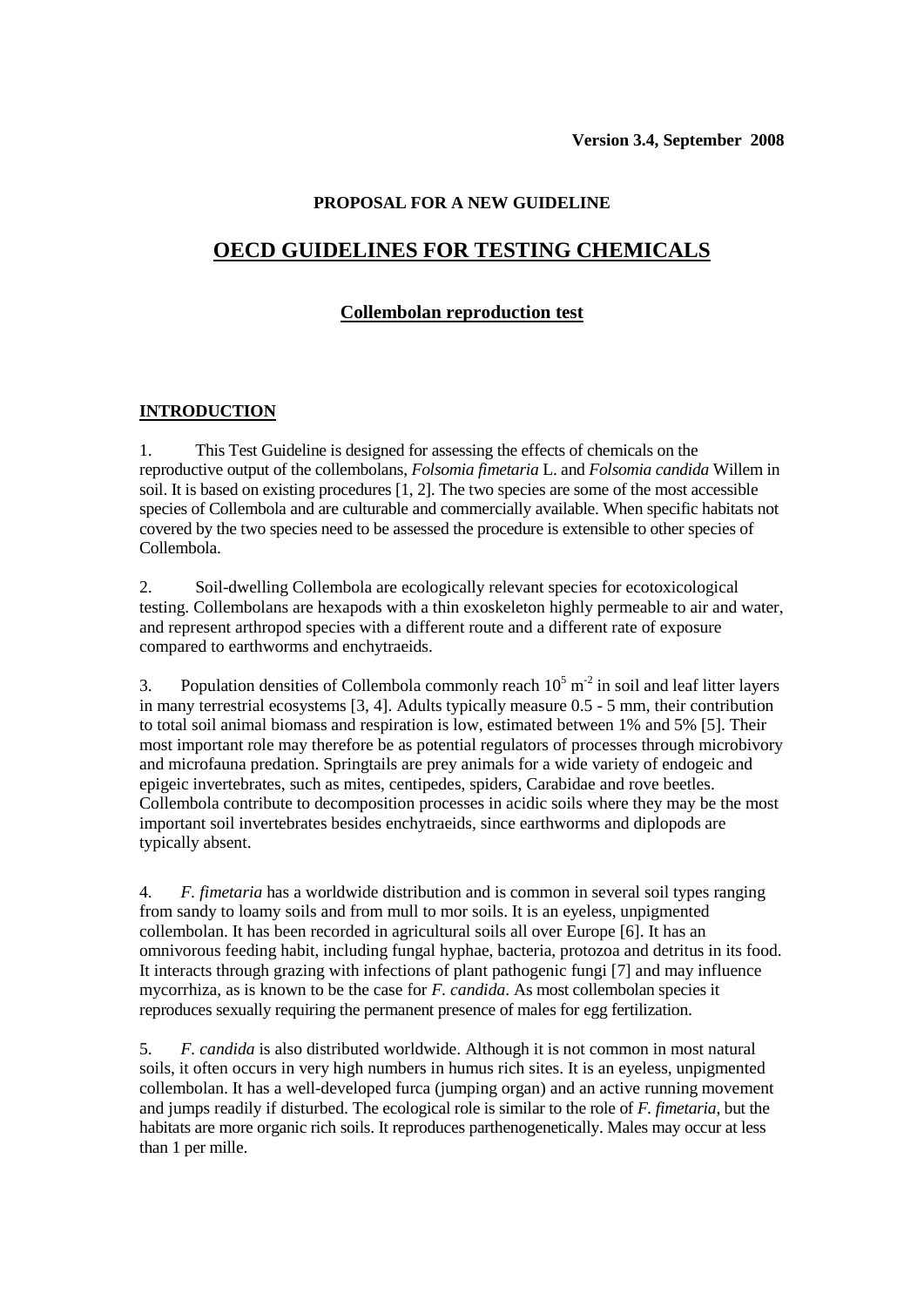## **PRINCIPLE OF THE TEST**

6. Synchronous adult (*F. fimetaria*) or juvenile (*F. candida*) Collembola are exposed to a range of concentrations of the test substance mixed into an artificial soil according to OECD 207 using a 5% organic matter content (or an alternative soil) [8]. The test scenario can be divided into two steps:

- A range-finding test, in case no sufficient information on toxicity is available, in which mortality and reproduction are the main endpoints assessed after two weeks for *F. fimetaria* and 3 weeks for *F. candida*.

- A definitive reproduction test in which the total number of juveniles produced by parent animals and the survival of parent animals are assessed. The duration of this definitive test is 21 days for *F. fimetaria* or 28 for *F. candida*.

The toxic effect of the test substance on adult mortality and reproductive output is expressed as  $LC_x$  and  $EC_x$  by fitting the data to an appropriate model by non-linear regression to estimate the concentration that would cause x % mortality or reduction in reproductive output, respectively, or alternatively as the NOEC value [9].

## **INFORMATION ON THE TEST SUBSTANCE**

7. The physical properties, water solubility, the log Kow, the soil water partition coefficient and the vapour pressure of the test substance should preferably be known. Additional information on the fate of the test substance in soil, such as the rates of photolysis and hydrolysis and biotic degradation, is desirable. Chemical identification of the test substance according to IUPAC nomenclature, CAS-number, batch, lot, structural formula and purity should be documented when available.

8. This Guideline can be used for water soluble or insoluble substances. However, the mode of application of the test substance will differ accordingly. The Guideline is not applicable to volatile substances, i.e. substances for which the Henry's constant or the air/water partition coefficient is greater than one, or substances for which the vapour pressure exceeds 0.0133 Pa at 25 °C.

## **VALIDITY OF THE TEST**

9. The following criteria should be satisfied in the untreated controls for a test result to be considered valid:

- Mean adult mortality should not exceed 20% at the end of the test;
- The mean number of juveniles per vessel should be at least 100 at the end of the test;
- The coefficient of variation calculated for the number of juveniles per replicate should be less than 30% at the end of the definitive test.

## **REFERENCE SUBSTANCE**

10. A reference substance must be tested at its  $EC_{50}$  concentration for the chosen test soil type either at regular intervals or possibly included in each test run to verify that the response of the test organisms in the test system are responding within the normal level. A suitable reference substance is boric acid, which should reduce reproduction by 50% [10, 11] at about 100 mg/kg.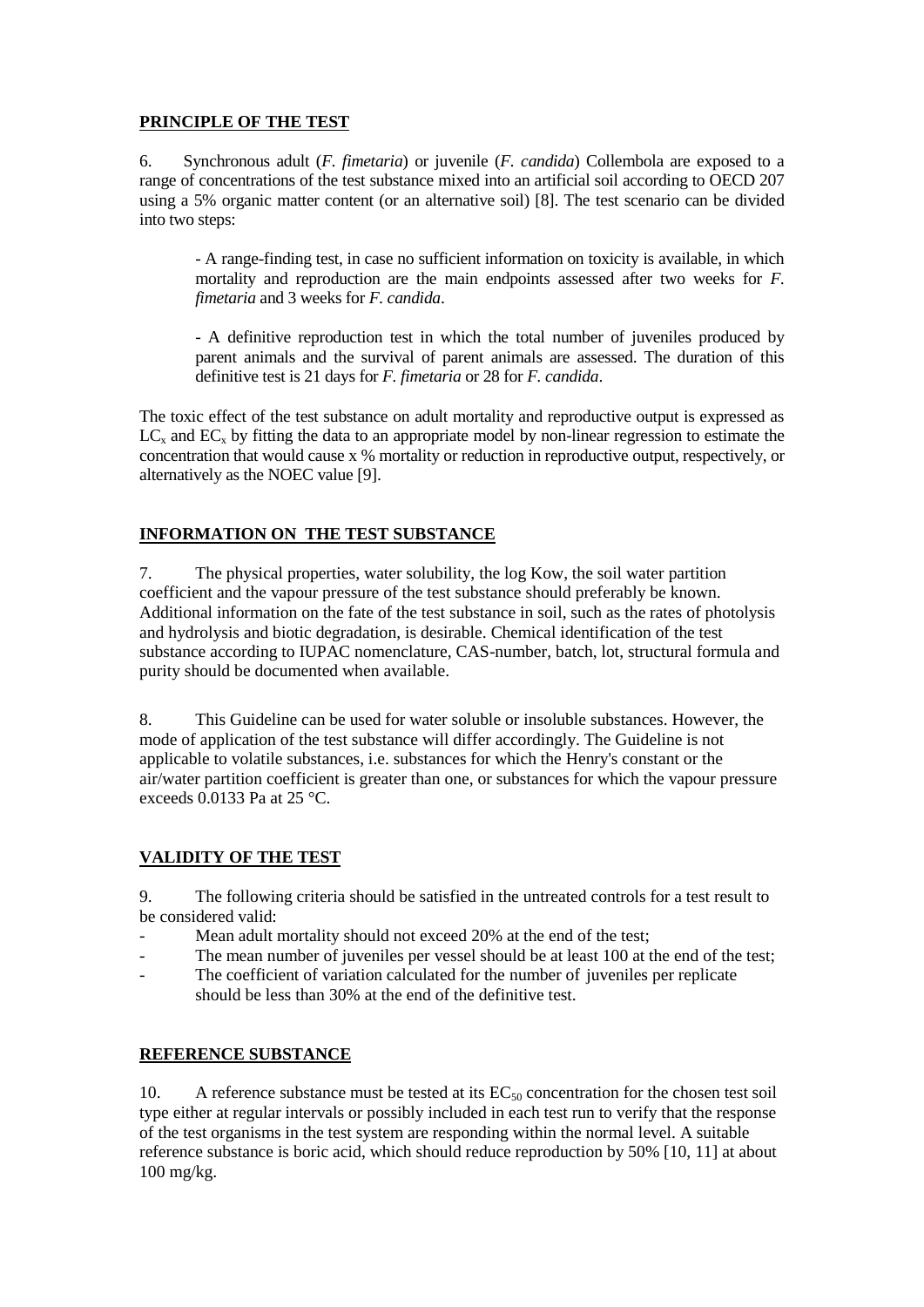## **DESCRIPTION OF THE TEST**

## **Test vessels and equipment**

11. Containers capable of holding 30 g of fresh soil are suitable test vessels. The material should either be glass or inert plastic (non-toxic). The test vessels should have a cross-sectional area allowing the actual soil depth within the test vessel to be 2-4 cm. The vessels should have lids (e.g. glass or polyethylene) that are designed to reduce water evaporation whilst allowing gas exchange between the soil and the atmosphere. The container should be at least partly transparent to allow light transmission.

- 12. Normal laboratory equipment is required, specifically the following:
	- drying cabinet;
	- stereo microscope;
	- pH-meter and luxmeter;
	- suitable accurate balances;
	- adequate equipment for temperature control;
	- adequate equipment for air humidity control (not essential if exposure vessels are covered by lids);
	- temperature-controlled incubator or small room;
	- forceps or a low-suction air flow device.

## **Preparation of the test soil**

13. The artificial soil used for the test is prepared according to OECD guideline 207 [8], but with an organic matter content of 5%. Alternatively a natural standard soil could be used, as the artificial soil does not resemble natural soils. The recommended composition of the artificial soil is as follows (based on dry weights, dried to a constant weight at 105 °C):

- 5% sphagnum peat, air-dried and finely ground (a particle size of  $2 +/-1$  mm is acceptable);
- 20% kaolin clay (kaolinite content preferably above 30%);
- approximately 74% air-dried industrial sand (depending on the amount of  $CaCO<sub>3</sub>$ ) needed), predominantly fine sand with more than 50% of the particles between 50 and  $200$  microns. The exact amount of sand depends on the amount of  $CaCO<sub>3</sub>$  (see below), together they should add up to 75 %.
- $<$  1.0% calcium carbonate (CaCO<sub>3</sub>, pulverised, analytical grade) to obtain a pH of 6.0  $\pm$  0.5; the amount of calcium carbonate to be added may depend principally on the quality/nature of the peat (see Note 1).

Note 1: The amount of CaCO<sub>3</sub> required will depend on the components of the soil substrate and should be determined by measuring the pH of soil sub-samples immediately before the test.

**Note 2:** It is recommended to measure the pH and optionally the C/N ratio and CEC of the soil in order to enable a normalisation at a later stage and to better interpret the results.

**Note 3:** If required, e.g. for specific testing purposes, natural soils from unpolluted sites may also serve as test and/or culture substrate. However, if natural soil is used, it should be characterised at least by origin (collection site), pH, texture (particle size distribution) and organic matter content and it should be free from any contamination. For natural soil it is advisable to demonstrate its suitability of in the test and for achieving the test validity criteria before using the soil in a definitive test.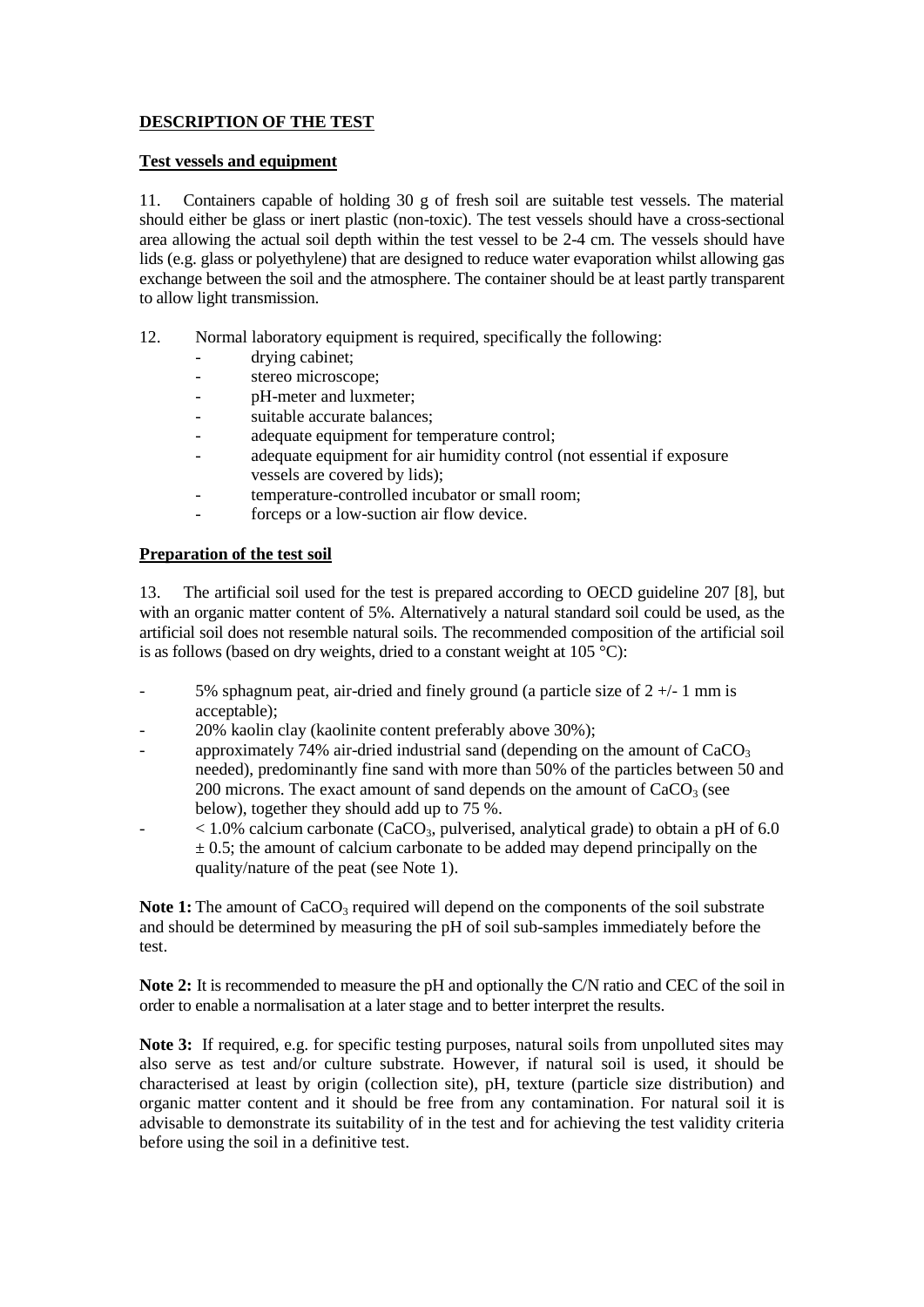14. The dry constituents of the soil are mixed thoroughly (e.g. in a large-scale laboratory mixer). The maximum water holding capacity (WHC) of the artificial soil is determined in accordance with procedures described in Annex 4. The moisture content of the testing soil should be optimised to attain a loose porous soil structure allowing collembolans to enter into the pores. This is usually between 40-60% of the maximum WHC.

15. The dry artificial soil is pre-moistened by adding enough de-ionised water to obtain approximately half of the final water content 2-7 days before the test start, in order to equilibrate/stabilise the acidity. For the determination of pH a mixture of soil and 1 M potassium chloride (KCl) or 0.01 M calcium chloride (CaCl<sub>2</sub>) solution in a 1:5 ratio is used (according to Annex 5). If the soil is more acidic than the required range, it can be adjusted by addition of an appropriate amount of CaCO<sub>3</sub>. If the soil is too alkaline it can be adjusted by the addition of a harmless inorganic acid.

16. The pre-moistened soil is divided into portions corresponding to the number of test concentrations (and reference substance where appropriate) and controls used for the test. The test compounds are added and the water content is regulated according to the paragraph 24.

## **Selection and preparation of test animals**

17. At the start of the test the animals must be well fed and the age between 23-26 days for *F. fimetaria* and 9-12 days for *F. candida*. For each replicate, the number of *F. fimetaria* must be 10 males and 10 females, and for *F. candida* 10 females must be added (see ANNEX 1 and 2). The synchronous animals are selected randomly from the dishes and their health and physical condition is checked for each batch added to a replicate. Each group of 10/20 individuals is added to a randomly selected test container and the biggest females of *F. fimetaria* are selected to ensure a proper distinction from the *F. fimetaria* males.

## **Preparation of test concentrations**

18. Four methods of application of the test substance can be used: 1) mixing the test substance into the soil with water as a carrier, 2) mixing the test substance into the soil with an organic solvent as a carrier, 3) mixing the test substance into the soil with sand as a carrier, or 4) application of the test substance onto the soil surface. The selection of the appropriate method depends on the characteristic of the compound and the purpose of the test. In general, mixing of the test substance into the soil is recommended. However, application procedures that are consistent with the practical use of the test substance may be required (e.g. spraying of liquid formulation or use of special pesticide formulations such as granules or seed dressings). The soil is treated before the collembolans are added, except when the test compound is added to the soil surface.

### *Test substance soluble in water*

19. A solution of the test substance is prepared in deionised water in a quantity sufficient for all replicates of one test concentration. Each solution of test substance is mixed thoroughly with one batch of pre-moistened soil before being introduced into the test vessel.

## *Test substance insoluble in water*

20. For chemicals insoluble in water, but soluble in organic solvents, the test substance can be dissolved in the smallest possible volume of a suitable solvent (e.g. acetone) still ensuring proper mixing of the chemical in the soil and mixing it with a portion of the quartz sand required. Only volatile solvents should be used. When an organic solvent is used, all test concentrations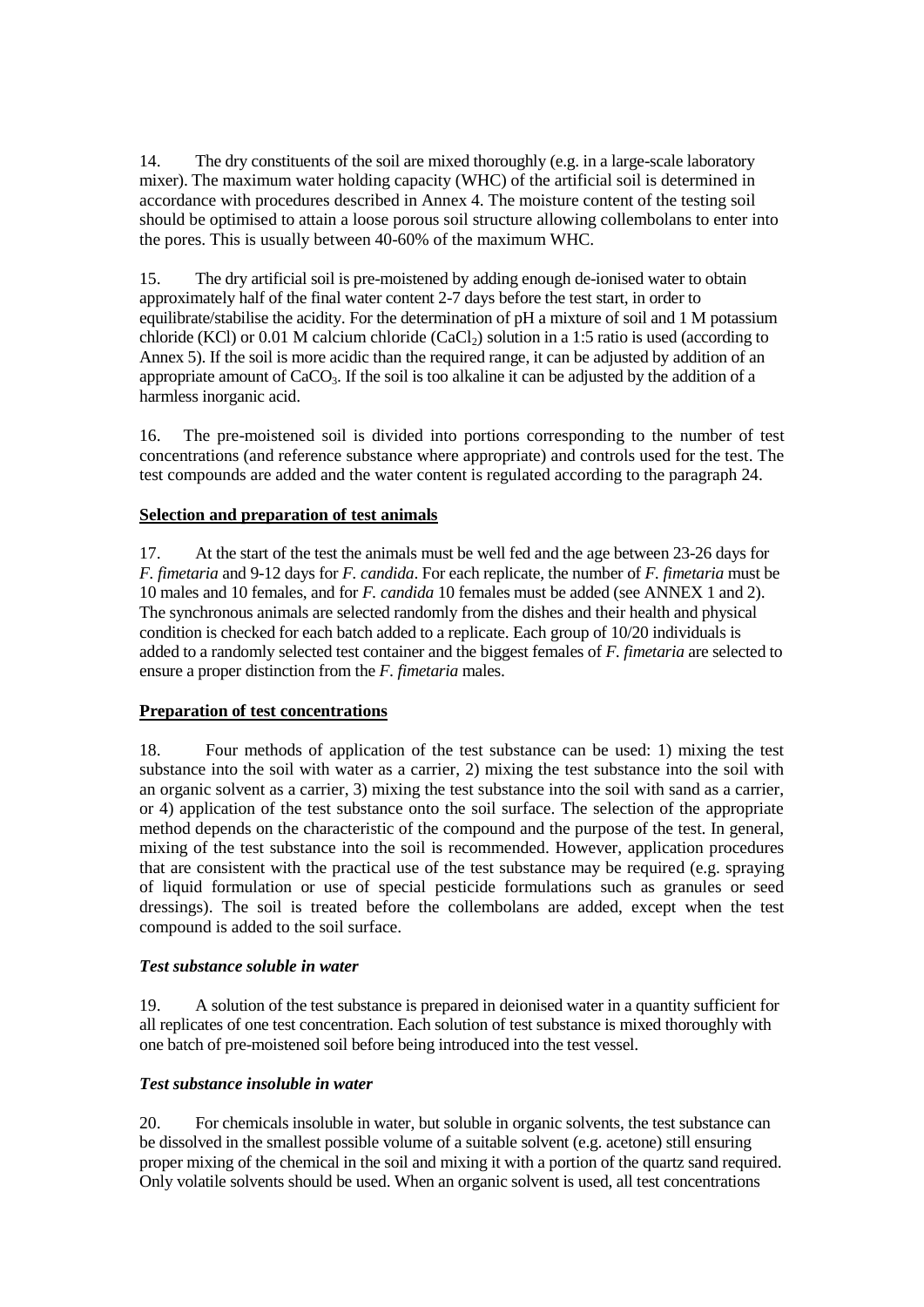and an additional solvent negative control should contain the same minimum amount of the solvent. Application containers should be left uncovered for a certain period to allow the solvent associated with the application of the test substance to evaporate, ensuring no dissipation of the toxic compound during this time.

### *Test substance poorly soluble in water and organic solvents*

21. For substances that are poorly soluble in water and organic solvents, the equivalent of 2.5 g of quartz sand per test vessel (this must be a part of the total sand added to the soil) is mixed with the quantity of test substance to obtain the desired test concentration. This mixture of quartz sand and test substance is added to the pre-moistened soil and thoroughly mixed after adding an appropriate amount of deionised water to obtain the required moisture content. The final mixture is divided between the test vessels. The procedure is repeated for each test concentration and an appropriate control is also prepared.

## *Application of the test substance onto the soil surface*

22. When the test substance is a pesticide, it may be appropriate to apply it onto the soil surface by spraying. The soil is treated after the collembolans are added. The test containers are first filled with the moistened soil substrate, and the animals added and then weighed. In order to avoid any direct exposure of the animals with the test substance by direct contact, the test substance is applied at least half an hour after introducing the Collembola. The test substance should be applied to the surface of the soil as evenly as possible using a suitable laboratory-scale spraying device to simulate spray application in the field. Before application, the cover of the test container should be removed and replaced by a liner, which protects the exterior side walls of the container from spray. The liner can be made from a test container with the base removed. The application should take place at a temperature within  $\pm 2$  °C of variation and for aqueous solutions, emulsions or dispersions at a water application rate according to the risk assessment recommendations and the test soil WHC requirements. The rate should be verified using an appropriate calibration technique. Special formulations like granules or seed dressings could be applied in a manner consistent with agricultural use. Test containers should be left uncovered for a period of one hour or overnight to allow any volatile solvent associated with the application of the test substance to evaporate.

## **PROCEDURE**

### **Test conditions**

23. The test mean temperature must be  $20 \pm 1$  °C with a temperature range of  $20 \pm 2$  °C. To discourage collembolans from escaping from the soil, the test is carried out under controlled light-dark cycles (preferably 12 hours light and 12 hours dark) with illumination of 400 to 800 lux in the area of the test vessels.

24. In order to check the soil humidity the vessels are weighed at the beginning, in the middle and at the end of the test. Weight  $loss > 2\%$  is replenished by the addition of deionised water. It should be noted that loss of water can be reduced by maintaining a high airhumidity  $(> 80\%)$  in the test incubator.

25. The pH must be measured at the beginning and the end of both the range-finding test and the definitive test. Measurements should be made in one extra control sample and one extra sample of the treated (all concentrations) soil samples prepared and maintained in the same way as the test cultures, but without addition of the collembolans.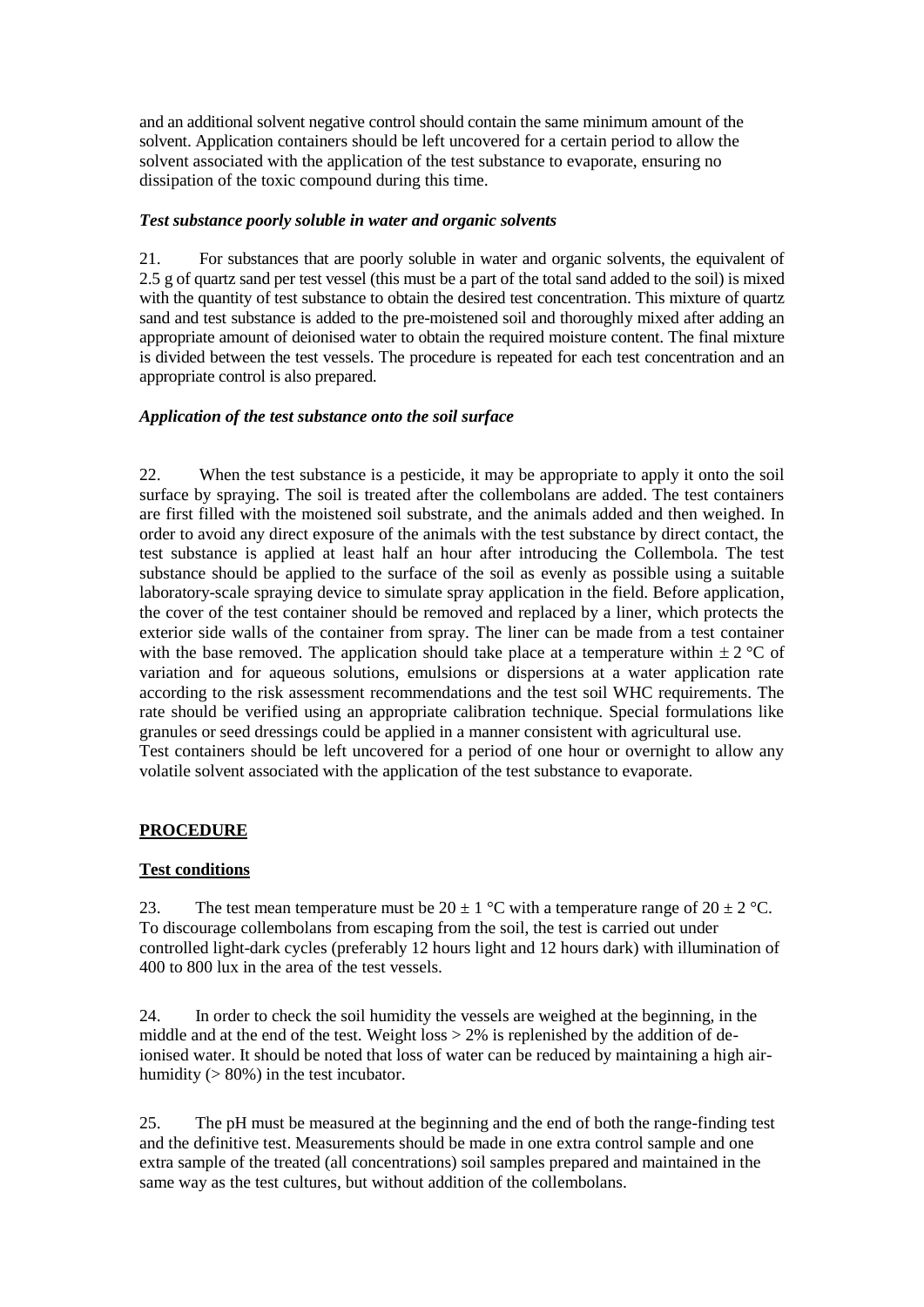## **Test procedure and measurements**

26. For each test concentration, an amount of test soil corresponding to 30 g fresh weight is placed into the test vessel. Controls, without the test substance, are also prepared. If a vehicle is used for application of the test substance, one control series containing the vehicle alone should be run in addition to the test series. The solvent or dispersant concentration should be the same as that used in the test vessels containing the test substance.

27. The individual springtails are carefully transferred into each test vessel (allocated randomly to the test vessels) and placed onto the surface of the soil. For efficient transfer of the animals a low-suction air flow device can be used. The number of replicates for test concentrations and for controls depends on the test design used. The test vessels are positioned randomly in the test incubator and these positions are re-randomised weekly.

28. For the *F. fimetaria* test twenty adults, 10 males and 10 females, should be used per testvessel. Food is added to the test vessels at the beginning of the test and then after 14 days. On day 21 the soil samples should be extracted and counted. For *F. fimetaria* the gender are discriminated by size in the synchronised animal batch used for the test. Females are distinctively larger than the males (See Annex 2)

29. For the *F. candida* test 10 juveniles per test vessel should be used. Food is added to the test vessels at the beginning of the test and then after about 2 weeks. On day 28 the soil samples should be extracted and counted.

30. As a suitable food source a sufficient amount, e.g. 2-10 mg, of granulated dried baker's yeast, commercially available for household use, is added to each container at the beginning of the test and after about 2 weeks.

31. At the end of the test, mortality and reproduction are assessed. After 21 (*F. fimetaria*) and 28 (*F. candida*) days, they are extracted from the test soil (see Annex 3) and counted [12]. A collembolan is recorded as dead if not present in the extraction. The extraction and counting method should be validated. The validity includes extraction efficiency of juveniles greater than 95%.

32. Practical summary and timetable of the test procedure are described in ANNEX 1.

## **Test design**

## *Range-finding test*

33. When necessary, a range-finding test is conducted with, for example, five test substance concentrations of 0.1, 1.0, 10, 100, and 1000 mg/kg (dry weight of soil). Two replicates for each treatment and control are sufficient.

34. The duration of the range-finding test is two weeks for *F. fimetaria* and 3 weeks for *F. candida*. At the end of the test, mortality and reproduction of the Collembola are assessed. The number of adults, and the occurrence of juveniles should be recorded. Additional information, from tests with similar compounds or from literature, on mortality or reproduction of Collembola may also be useful in deciding on the range of concentrations to be used in the range-finding test.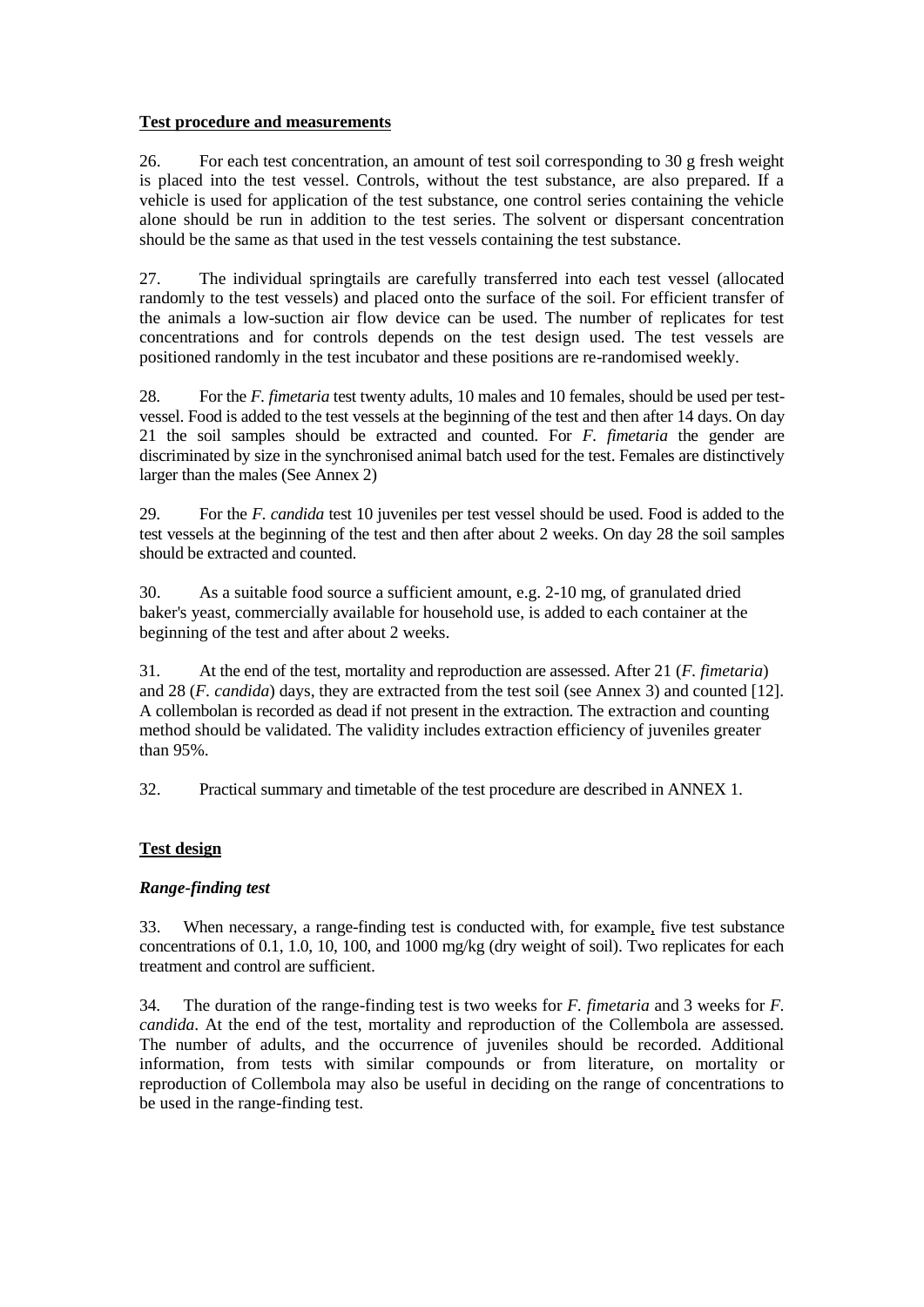## *Definitive test*

35. For determination of the  $EC_x$  (e.g.  $EC_{10}$ ,  $EC_{50}$ ), twelve concentrations should be tested. At least two replicates for each test concentration treatment and six control replicates are recommended. The spacing factor may vary, i.e. less than or equal to 1.8 in the expected effect range and above 1.8 at the higher and lower concentrations.

36. For determination of the NOEC, at least five concentrations in a geometric series should be tested. Four replicates for each test concentration treatment plus eight controls are recommended*.* The concentrations should be spaced by a factor not exceeding 1.8.

37. A combined approach allows for determination of both the NOEC and ECx. For the two approaches, eight treatment concentrations in a geometric series should be used. Four replicates for each treatment plus eight controls are recommended. The concentrations should be spaced by a factor not exceeding 1.8.

38. If no effects are observed at the highest concentration in the range-finding test (i.e. 1000 mg/kg) the reproduction test can be performed as a limit test, using a test concentration of 1000 mg/kg and the control. A limit test will provide the opportunity to demonstrate that there is no statistically significant effect at the limit concentration. Eight replicates should be used for both the treated soil and the control.

## **DATA AND REPORTING**

## **Treatment of results**

39. Test main endpoint is the reproductive output (e.g. the number of juveniles produced per test vessel). The statistical analysis requires the arithmetic mean  $(X)$  and the variance  $(s^2)$ for the reproductive output to be calculated per treatment and per control. X and s<sup>2</sup> are used for ANOVA procedures such as the Student t test, Dunnett test, or Williams' test as well as for the computation of 95% confidence intervals.

40. The number of surviving females in the untreated controls is a major validity criterion and has to be documented. As in the range-finding test, all other harmful signs should be recorded in the final report as well.

## *EC<sup>x</sup>*

41. ECx-values including their associated lower and upper 95% confidence limits for the parameter are calculated using appropriate statistical methods (e.g. probit analysis, logistic or Weibull function, trimmed Spearman-Karber method, or simple interpolation). An EC<sub>x</sub> is obtained by inserting a value corresponding to x% of the control mean into the equation found. To compute the  $EC<sub>50</sub>$  or any other  $EC<sub>x</sub>$ , the per treatment means  $(X)$  should be subjected to regression analysis.

## *NOEC/LOEC*

42. If a statistical analysis is intended to determine the NOEC/LOEC, per-vessel statistics (individual vessels are considered replicates) are necessary. Appropriate statistical methods should be used according to OECD Document 54 on the Current Approaches in the Statistical Analysis of Ecotoxicity Data: a Guidance to Application [9]. In general, adverse effects of the test item compared to the control are investigated using one-tailed (smaller) hypothesis testing at  $p \leq 0.05$ .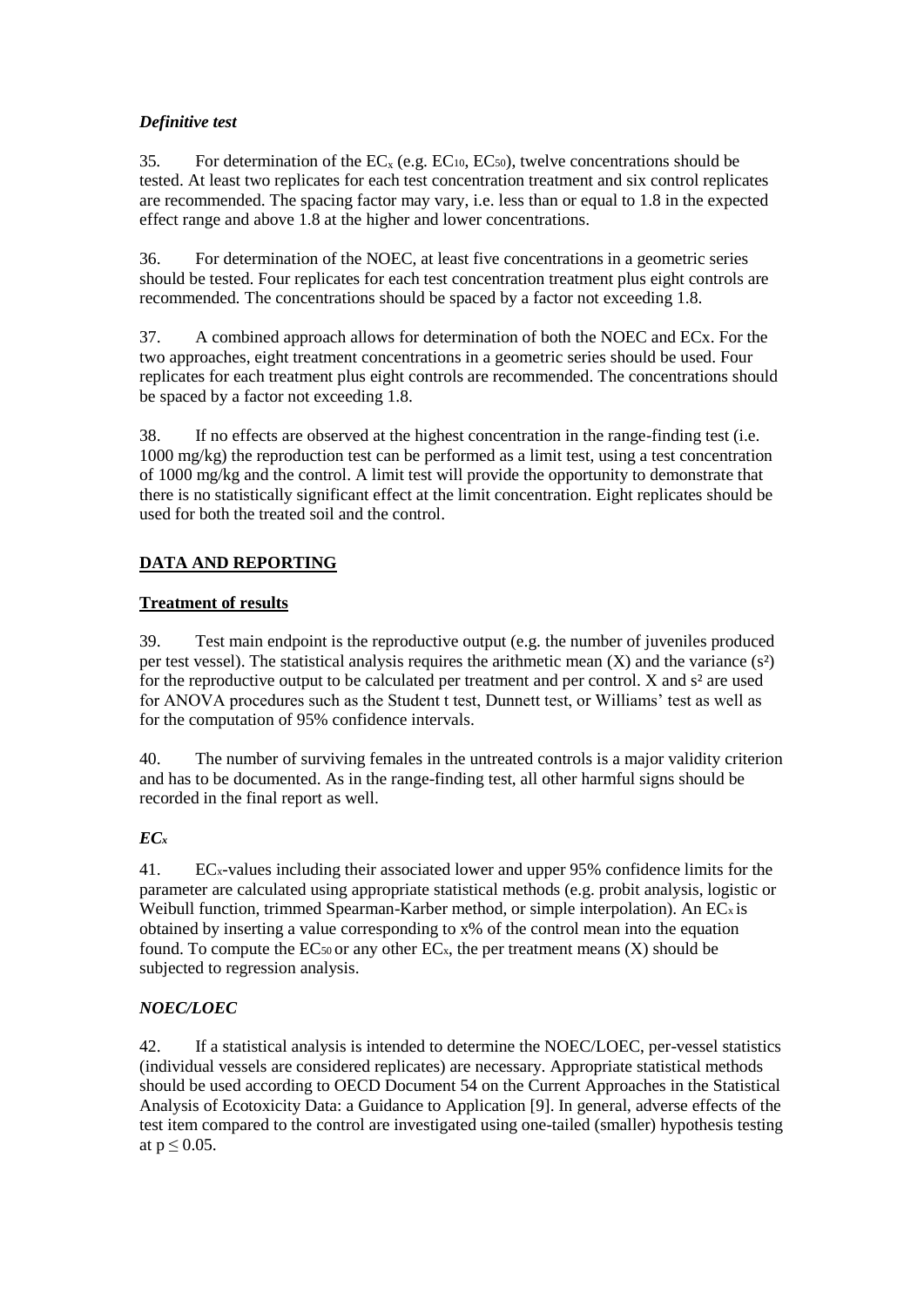43. Normal distribution of data can be tested e.g. with the Kolmogorov-Smirnov goodness-of-fit test, the Range-to-standard-deviation ratio test (R/s-test) or the Shapiro-Wilk test (two-sided,  $p \le 0.05$ ). Cochran's test, Levene test or Bartlett's test, (two-sided,  $p \le 0.05$ ) may be used to test variance homogeneity. If the prerequisites of parametric test procedures (normality, variance homogeneity) are fulfilled, One-way Analysis of Variance (ANOVA) and subsequent multi-comparison tests can be performed. Multiple comparisons (e.g. Dunnett's t-test) or step-down trend tests (e.g. Williams' test in case of a monotonous doseresponse relationship) can be used to calculate whether there are significant differences ( $p \leq$ 0.05) between the controls and the various test item concentrations (selection of the recommended test according to OECD Document 54 on the Current Approaches in the Statistical Analysis of Ecotoxicity Data: a Guidance to Application [9]). Otherwise, nonparametric methods (e.g. Bonferroni-U-test according to Holm or Jonckheere-Terpstra trend test) should be used to determine the NOEC and the LOEC.

## *Limit test*

44. If a limit test (comparison of control and one treatment only) has been performed and the prerequisites of parametric test procedures (normality, homogeneity) are fulfilled, metric responses can be evaluated by the Student test (t-test). The unequal-variance t-test (Welch ttest) or a non parametric test, such as the Mann-Whitney-U-test may be used, if these requirements are not fulfilled.

45. To determine significant differences between the controls (control and solvent control), the replicates of each control can be tested as described for the limit test. If these tests do not detect significant differences, all control and solvent control replicates may be pooled. Otherwise all treatments should be compared with the solvent control.

## **Test report**

46. The test report should at least include the following information:

## *Test substance*

- **-** the identity of the test substance, batch, lot and CAS-number, purity;
- **-** physico-chemical properties of the test substance (e.g. log Kow, water solubility, vapour pressure, Henry's constant (H) and preferably information on the fate of the test substance in soil).

## *Test organisms*

identification of species and supplier of the test organisms, description of the breeding conditions and age range of test organisms.

## *Test conditions*

- **-** description of the experimental design and procedure;
- **-** preparation details for the test soil; detailed specification if natural soil is used (origin, history, particle size distribution, pH, organic matter content)
- **-** water holding capacity of the soil;
- **-** a description of the technique used to apply the test substance to the soil;
- **-** test conditions: light intensity, duration of light-dark cycles, temperature;
- **-** a description of the feeding regime, the type and amount of food used in the test, feeding dates;
- **-** pH and water content of the soil at the start and end of the test (control and each treatment)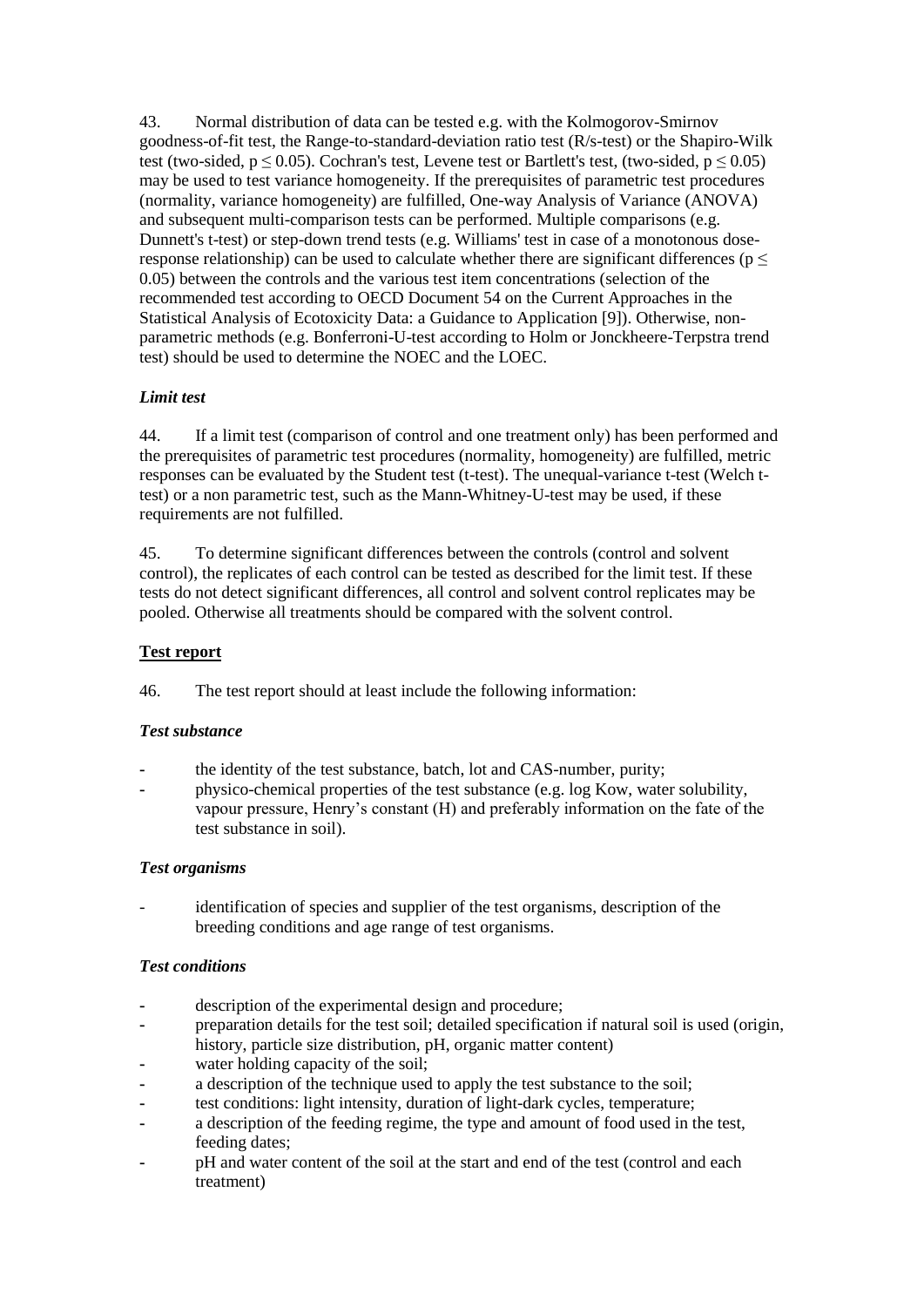**-** detailed description of the extraction method and extraction efficiency.

## *Test results*

- **-** the number of juveniles determined in each test vessel at the end of the test;
- **-** number of adult females and adult mortality (%) in each test vessel at the end of the test
- a description of obvious physiological or pathological symptoms or distinct changes in behaviour;
- **-** the results obtained with the reference test substance;
- the LC<sub>50</sub>, the NOEC and/or ECx (e.g. EC<sub>50</sub>, EC<sub>10</sub>) for reproduction with 95% confidence intervals, and a graph of the fitted model used for its calculation, the slope of the doseresponse curve and its standard error (See [9]).
- all information and observations helpful for the interpretation of the results
- power of the actual test if hypothesis testing is done [9].
- deviations from procedures described in this guideline and any unusual occurrences during the test.

## **LITERATURE**

- (1) Wiles JA and Krogh PH (1998) Testing with the collembolans *I. viridis*, *F. candida* and *F. fimetaria*. In Handbook of soil invertebrate toxicity tests (ed. H Løkke and CAM Van Gestel), pp. 131-156. John Wiley & Sons, Ltd., Chichester
- (2) ISO (1999) Soil Quality Effects of soil pollutants on Collembola (*Folsomia candida*): Method for determination of effects on reproduction. No. 11267. International Organisation for Standardisation, Geneve
- (3) Burges A and Raw F (Eds) (1967) Soil Biology. Academic Press. London
- (4) Petersen H and Luxton M (1982) A comparative analysis of soil fauna populations and their role in decomposition processes. Oikos 39: 287-388
- (5) Petersen H (1994) A review of collembolan ecology in ecosystem context. Acta Zoologica Fennica 195: 111-118
- (6) Hopkin SP (1997). *Biology of the Springtails (Insecta : Collembola)*. Oxford University Press. 330pp (ISBN 0-19-854084-1)
- (7) Ulber B (1983) Einfluss von *Onychirurus fimatus* Gisin (Collembola, Onychiuridae) und *Folsomia fimetaria* L. (Collembola, Isotomidae) auf *Pythium ultimum* Trow. einen Erreger des Wurzelbrandes der Zuckerrübe. In New trends in soil Biology (Lebrun Ph, André HM, De Medts A, Grégoire-Wibo, Wauthy G (Eds), Proceedings of the VI. international colloquium on soil zoology, Louvain-la-neuve (Belgium), 30 August-2 September 1982, I Dieu-Brichart, Ottignies-Louvain-la-Neuve, pp. 261-268
- (8) OECD (Organisation for Economic Cooperation and Development) (1984) Earthworm, Acute Toxicity Tests, Guideline No. 207. OECD, Paris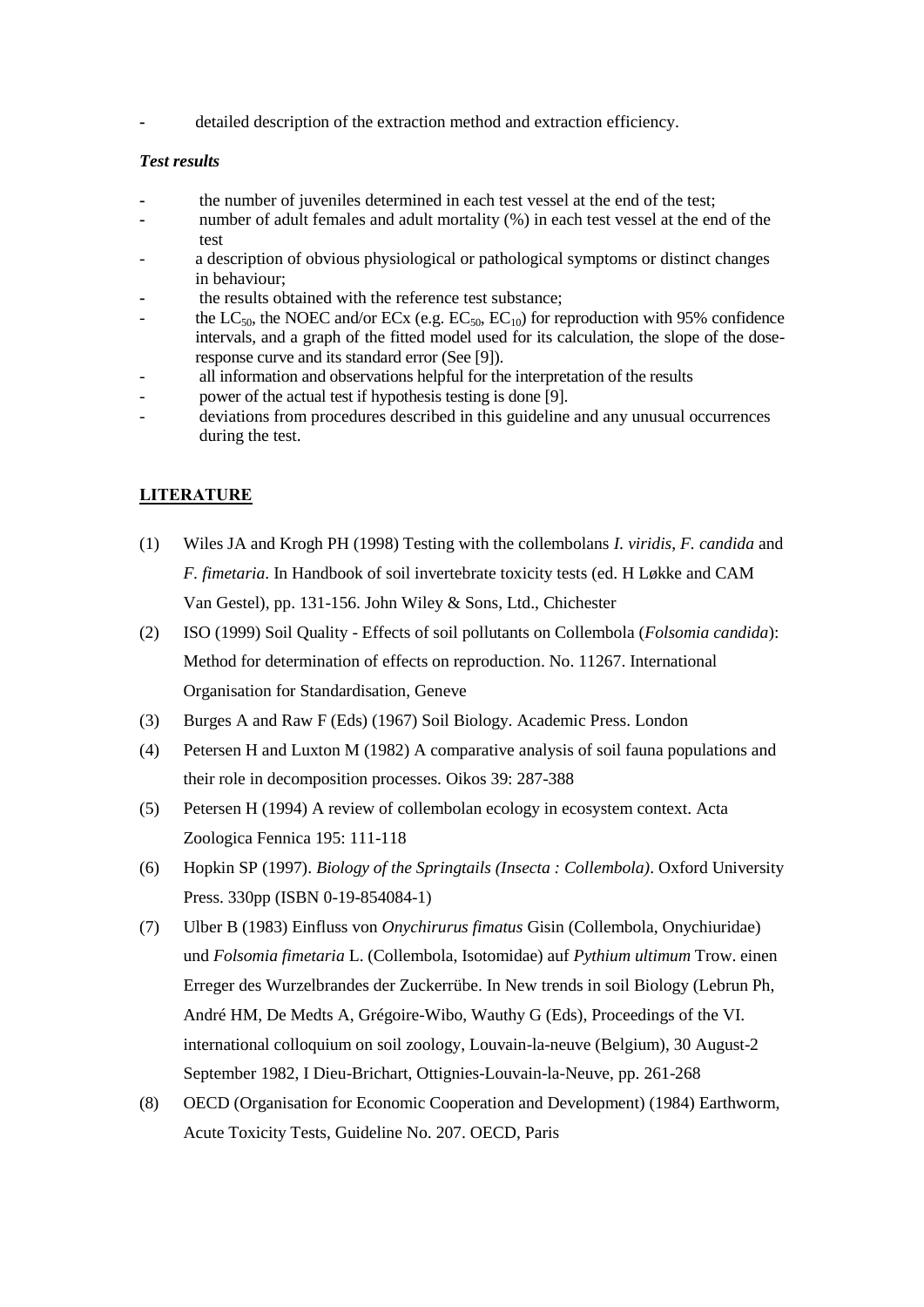- (9) OECD, (2006) Current approaches in the statistical analysis of ecotoxicity data: a guidance to application. OECD series on testing and assessment Number 54. OECD Paris ENV/JM/MONO(2006)18
- (10) Scott-Fordsmand JJ and Krogh PH (2005) Background report on prevalidation of an OECD springtail test guideline. Environmental Project Nr. 986. Miljøstyrelsen 61 pp. Danish Ministry for the Environment.
- (11) Krogh, P.H., 2008. Toxicity testing with the collembolans *Folsomia fimetaria* and *Folsomia candida* and the results of a ringtest. Danish EPA Report Series, In press.
- (12) Krogh PH, Johansen K and Holmstrup M (1998) Automatic counting of collembolans for laboratory experiments. Appl. Soil Ecol. 7, 201-205
- (13) Fjellberg A (1980) Identification keys to Norwegian collembolans. Norsk Entomologisk Forening.
- (14) Edwards C.A. (1955) Simple techniques for rearing Collembola, Symphyla and other small soil inhabiting arthropods. In Soil Zoology (Kevan D.K. McE., Ed). Butterworths, London, pp. 412-416
- (15) Goto HE (1960) Simple techniques for the rearing of Collembola and a not on the use of a fungistatic substance in the cultures. Entomologists' Monthly Magazine 96:138- 140.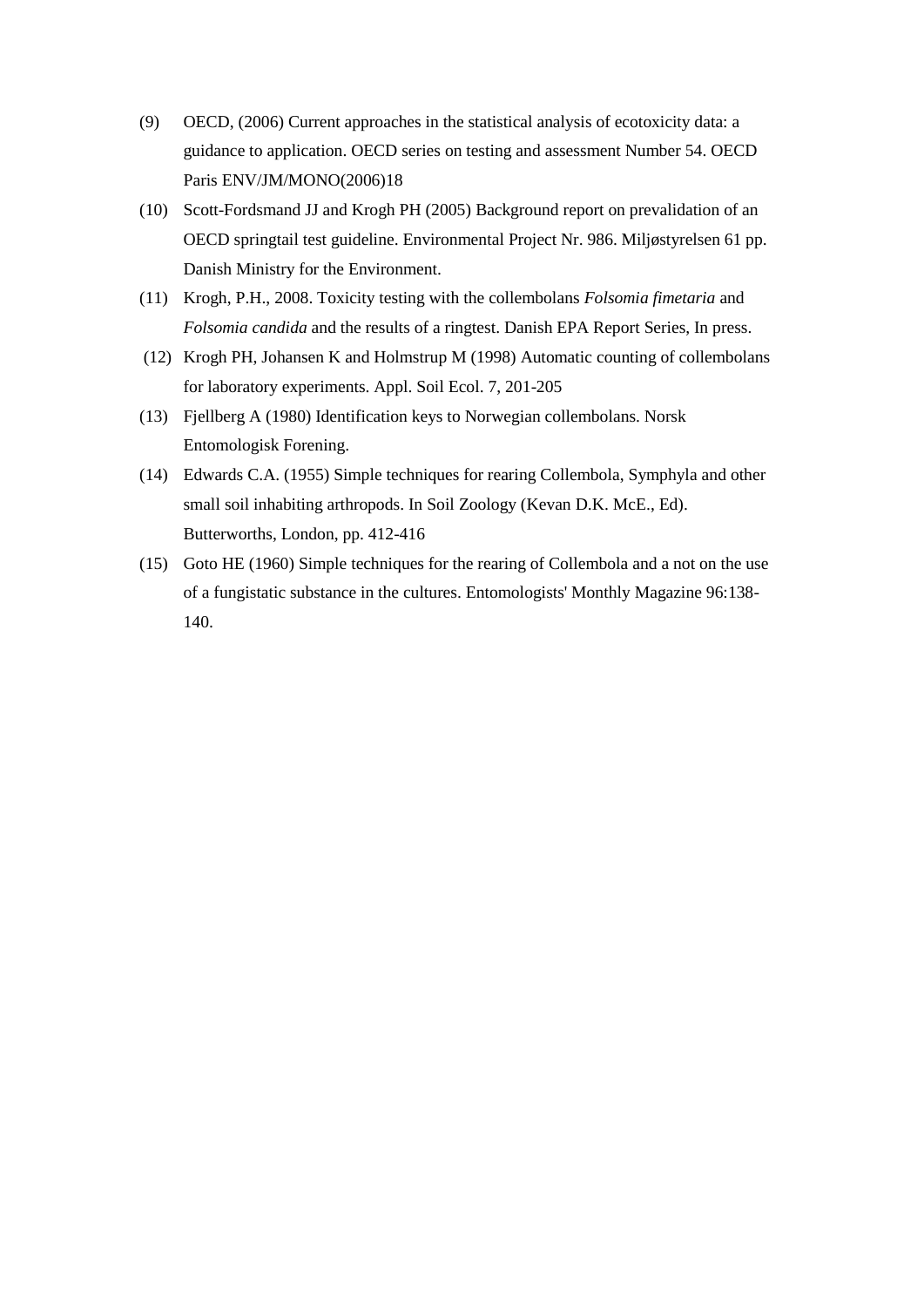## **MAIN ACTIONS AND TIMETABLE FOR PERFORMING A COLLEMBOLAN TEST**

The steps of the test can be summarised as follows:

| Time             | Action                                                    |
|------------------|-----------------------------------------------------------|
| $\text{(day)}$   |                                                           |
| $-33$ to $-36$   | Preparation of synchronous F. fimetaria culture           |
| $-14$            | Prepare artificial soil (mixing of dry constituents)      |
|                  | Check pH of artificial soil and adjust accordingly        |
|                  | Measure max WHC of soil                                   |
|                  | Pre-moist soil                                            |
| $-9$ to $-12$    | Preparation of synchronous F. candida culture             |
| $-2$ to $-1$     | Sorting Collembola for testing                            |
| $-1$             | Distribute into batches                                   |
|                  | Prepare stock solutions and apply test substance if       |
|                  | solvent required                                          |
| $\boldsymbol{0}$ | Prepare stock solutions and apply test substance if solid |
|                  | compound or surface application is required.              |
|                  | Measure soil pH and weigh the containers.                 |
|                  | Add food. Introduce collembolans.                         |
| 14               | Range-finding test: Terminate test, extract animals,      |
|                  | measure soil pH and loss of water (weight)                |
|                  | Definitive tests: Measure moisture content and replenish  |
|                  | water and add 2-10 mg yeast                               |
| 21               | Definitive F. fimetaria test: Terminate test, extract     |
|                  | animals, measure soil pH and loss of water (weight)       |
| 28               | Definitive F. candida test: Terminate test, extract       |
|                  | animals, measure soil pH and loss of water (weight)       |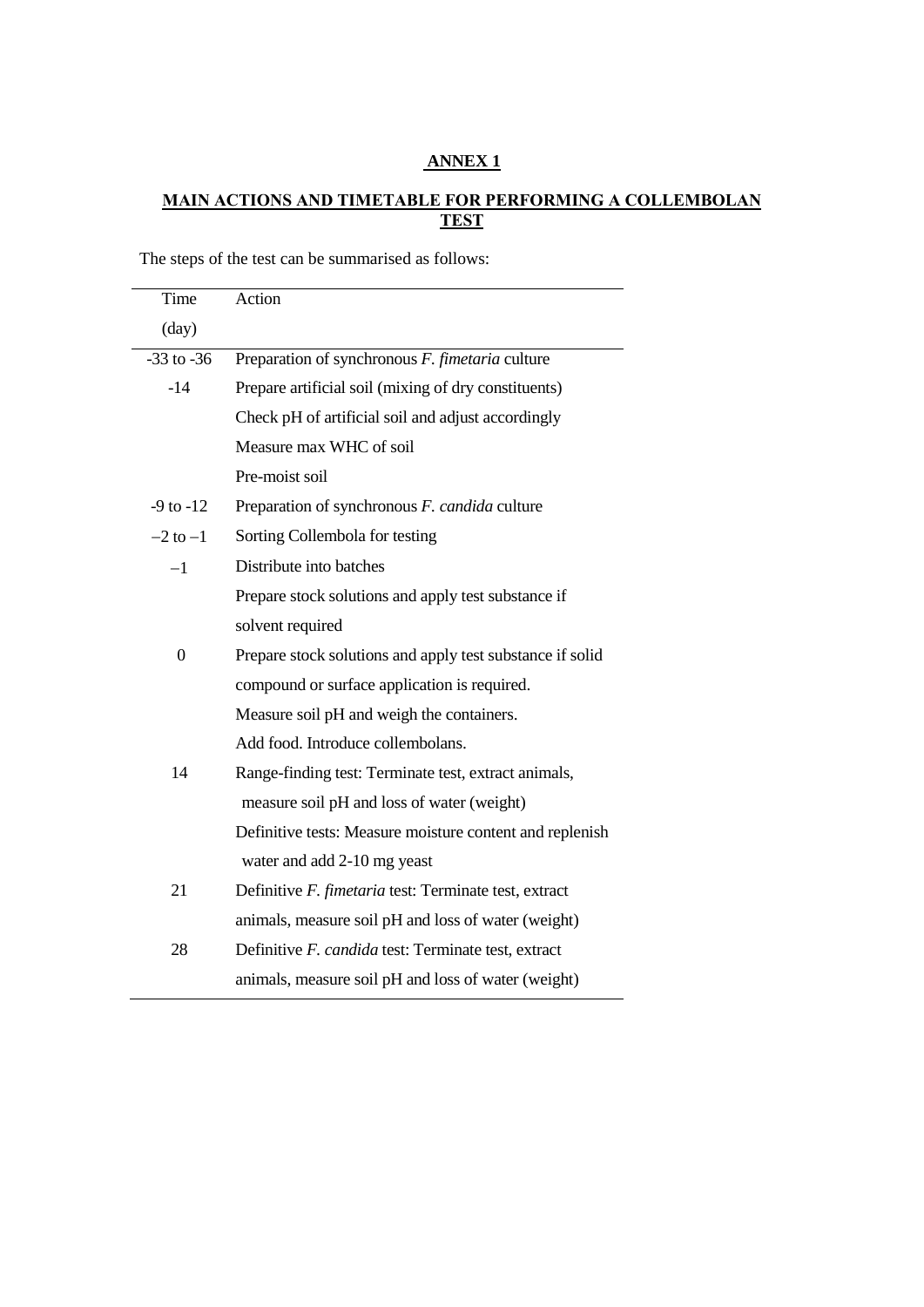## **GUIDANCE ON REARING AND SYNCHRONISATION OF** *F. FIMETARIA* **AND** *F. CANDIDA*

The time and durations given in this guidance should be checked for each specific collembolan strain to ensure that timing will allow for sufficient synchronized juveniles. Basically incidence of oviposition after the adults are transferred to fresh substrate and egg hatching determines the appropriate day for egg collection and collection of synchronous juveniles.

It is recommended to have a permanent stock culture consisting of e.g. 50 containers/Petri dishes with *F. fimetaria*. The stock culture should be kept in a good feeding condition by weekly feeding, watering and removal of old food and carcasses. Too few collembolans on the substrate may result in inhibition by more fungal growth. If the stock culture is used for egg production too often, the culture may get fatigue. Signs of fatigue are dead adults and mould on the substrate. The remaining eggs from the production of synchronous animals can be used to rejuvenate the culture.

In a synchronous culture of *F. fimetaria*, males are distinguished from females primarily by size. Males are clearly smaller than females, and the walking speed of the males is faster than for females. Correct selection of the gender requires little practice and can be confirmed by microscopic inspection of the genital area [13].

### **1. Rearing**

#### 1.a. *Preparation of culturing substrate*

The culturing substrate is plaster of Paris (calcium sulphate) with activated charcoal. This provides a moist substrate, with the function of the charcoal being to absorb waste gases and excreta [14, 15]. Different forms of charcoal may be used to facilitate observations of the Collembola. For example, powdered charcoal is used for *F. candida* and *F. fimetaria* (producing a black/grey plaster of Paris).

Substrate constituents:

- 20 ml of activated charcoal
- 200 ml of distilled water
- 200 ml of plaster of Paris

or

- 50 g of activated pulverized charcoal
- 260-300 ml of distilled water
- 400 g plaster of Paris.

### 1.b. *Breeding*

Collembolans are held in containers such as Petri dishes (90 mm x 13 mm), with the bottom covered by a 0.5 cm layer of plaster /charcoal substrate. They are cultured at  $20 \pm 1$  °C at a light:dark cycle of 12:12 hours (400-800 Lux). Containers are kept moist at all times ensuring that the relative humidity of the air within the containers is 100%. This can be guaranteed by presence of free water within the porous plaster, but avoiding generating a water film on the plaster surface. Any dead individuals should be removed from the containers, as should any mouldy food. To stimulate production of eggs it is necessary to transfer the adult animals to Petri dishes with newly prepared plaster of Paris/charcoal substrate.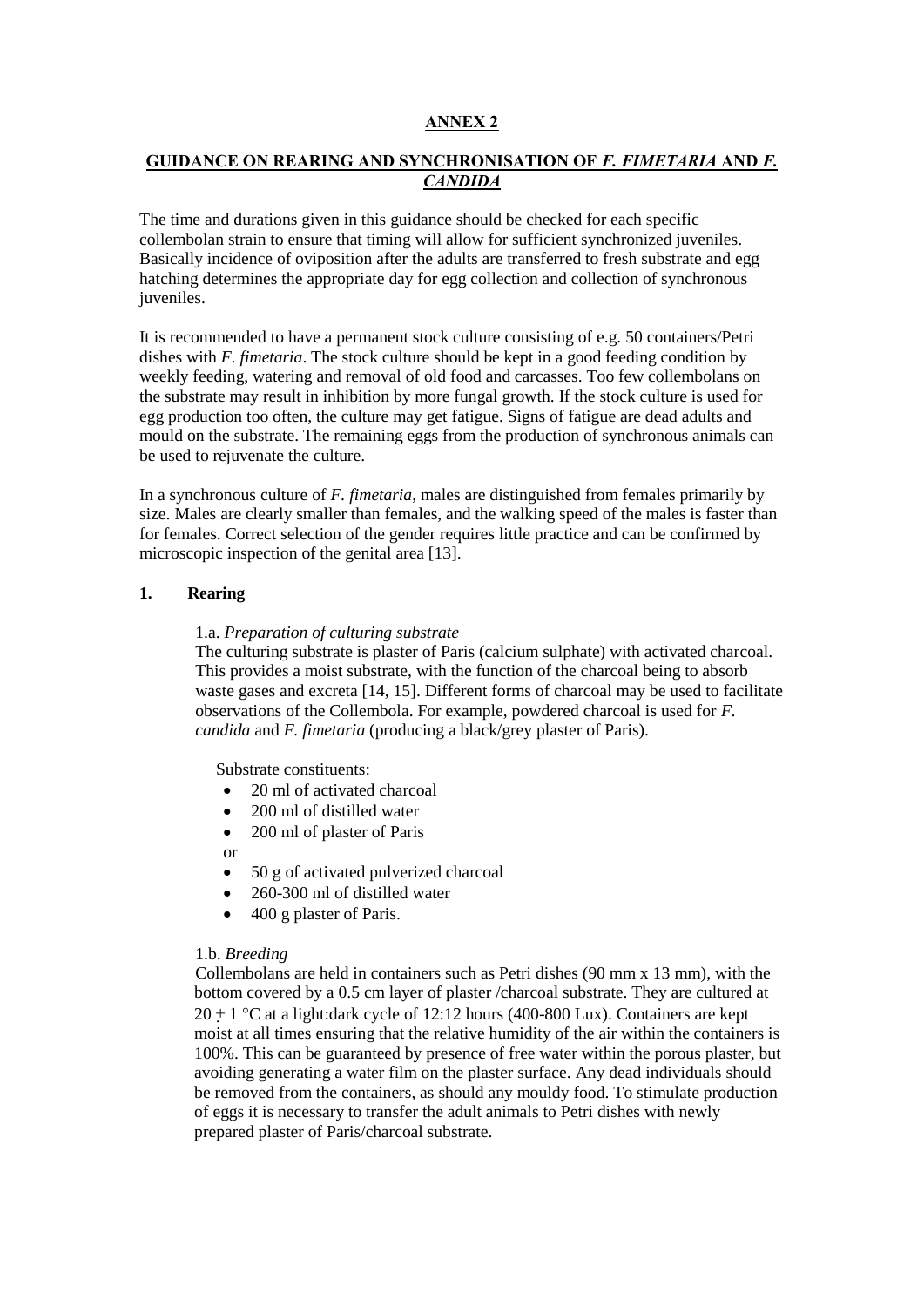#### 1.c. *Food source*

Granulated dried baker's yeast is used as the sole food supply for both *F. candida* and *F fimetaria*. Fresh food is provided either once or twice a week, to avoid moulding. It is placed directly on the plaster of Paris in a small heap. The mass of baker's yeast added should be adjusted to the size of the collembolan population, but as a general rule 2-15 mg is sufficient.

#### **2. Synchronisation**.

The test must be performed with synchronized animals to obtain homogeneous test animals of the same instar and size. Furthermore, the synchronisation enables discrimination of *F. fimetaria* males and females from the age of 3 weeks and onwards based on sexual dimorphism, i.e. size differences. The procedure below is a suggestion on how to obtain synchronized animals (the practical steps are optional).

### 2.a. Synchronisation.

- Prepare containers with a 0.5 cm layer of plaster of Paris/charcoal substrate. - For egg laying transfer 150-200 adult *F. fimetaria* and 50-100 *F. candida* from the best 15-20 containers of the stock culture with 4-8 weeks old substrate to the containers and feed them 15 mg baker's yeast. Avoid bringing juveniles together with adults as presence of juveniles may inhibit egg production.

- Keep the culture at  $20 \pm 1$  °C (the mean should be 20 °C) and a light:dark cycle of 12:12 hours (400-800 Lux). Ensure that fresh food is available and the air is water saturated. Lack of food may lead the animals to defecate on the eggs resulting in fungal growth on the eggs or *F. candida* may cannibalize its own eggs.

- After 10 days the eggs are carefully collected with a needle and spatula and moved to "egg-paper" (small pieces of filter paper dipped in plaster of Paris/charcoal slurry) which is placed in a container with fresh plaster/charcoal substrate. A few grains of yeast are added to attract the juveniles and make them leave the egg-paper. It is important that the egg-paper and substrate are humid, or the eggs will dehydrate.

- After three days most of the eggs on the egg-paper will have hatched, and some juveniles may be found under the egg-paper.

- To have evenly aged juveniles, the egg-paper with un-hatched eggs is removed from the Petri dish with forceps. The juveniles, now 0-3 days, stay in the dish and are fed baker's yeast. Un-hatched eggs are discharged.

- Eggs and hatched juveniles are cultured in the same manner as the adults. In particular for *F. fimetaria* the following measures should be taken: ensuring sufficient fresh food, old moulding food is removed, after 1 week the juveniles are divided into new Petri dishes provided that the density is above 200.

#### 2.b. Handling collembolans at test initiation

- 9-12 days old *F. candida* or the 23-26 days old *F. fimetaria* are collected, e.g. by suction, and released into a small container with moist plaster/charcoal substrate and their physical condition is checked under the binocular (injured and damaged animals are disposed). All steps should be done while keeping the collembolans in a moist atmosphere to avoid drought stress, e.g. by using wetted surfaces etc.

- Turn the container up-side down and knock on it to transfer the collembolans to the soil. Static electricity should be neutralized, otherwise the animals may just fly into the air, or stick to the side of the test container and dry out. An ionizer or a moist cloth below the container may be used for neutralisation.

- The food should be spread all over the soil surface and not just in one lump.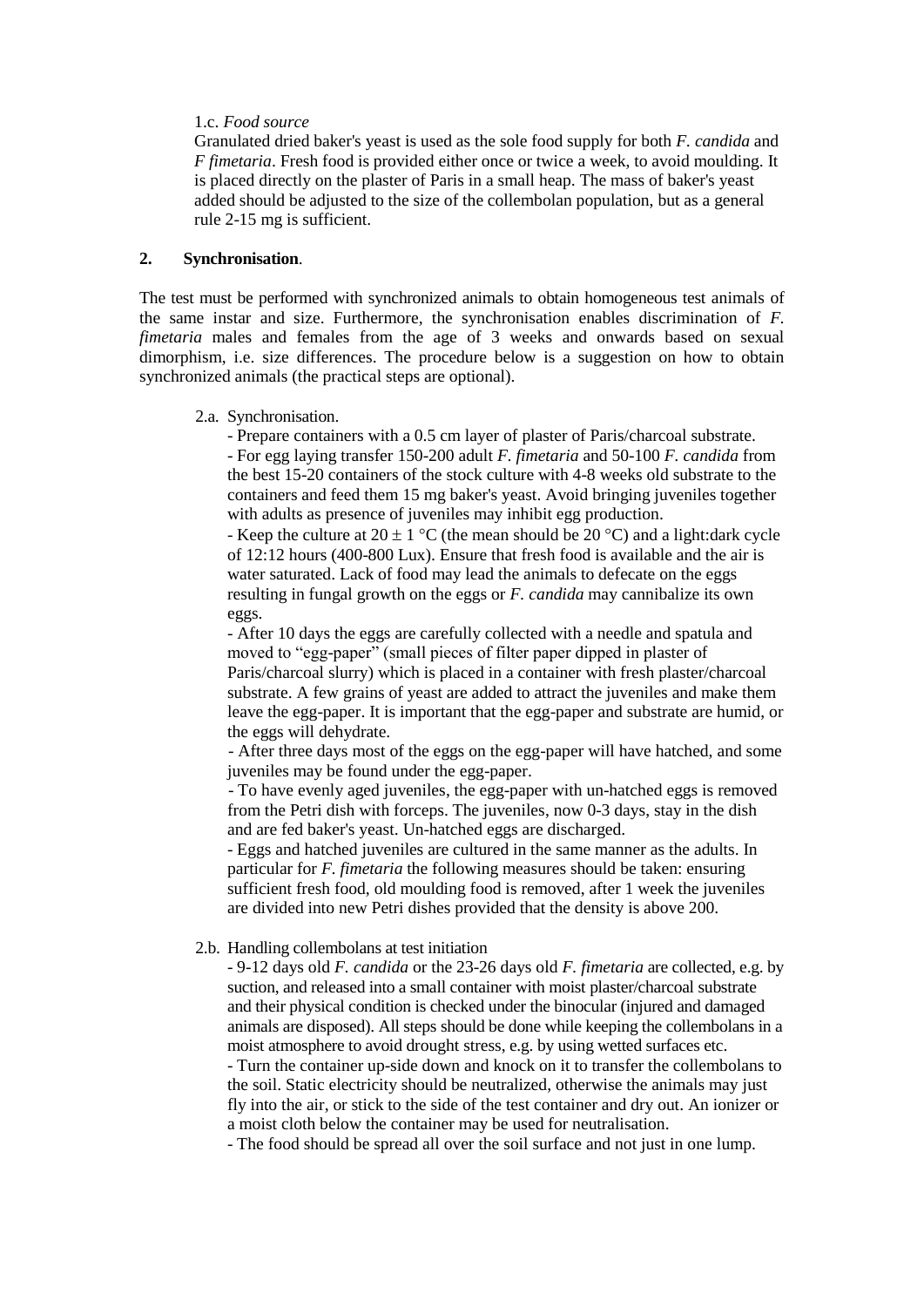- During transportation and during the testing period it should be avoided to knock or otherwise physically disturb the test containers, as this may increase the compaction of the soil, and hamper the interaction between the collembolans.

## 3. **Alternative Collembolan species**

Other collembolan species may be selected for testing according to this guideline such as *Proisotoma minuta*, *Isotoma viridis*, *Isotoma anglicana*, *Orchesella cincta*, *Sinella curviseta*, *Paronychiurus kimi*, *Orthonychiurus folsomi*, *Mesaphorura macrochaeta*. A number of prerequisites must be fulfilled in advance before using alternative species:

- they must be unequivocally identified;
- the rationale for the selection of the species should be given;
- it must be ensured that the reproductive biology is included in the testing phase so it will be a potential target during the exposure;
- the life-history must be known: age at maturation, duration of egg development, and instars subject to exposure;
- optimal conditions for growth and reproduction must be provided by the test substrate and food supply;
- variability must be sufficiently low for precise and accurate toxicity estimation.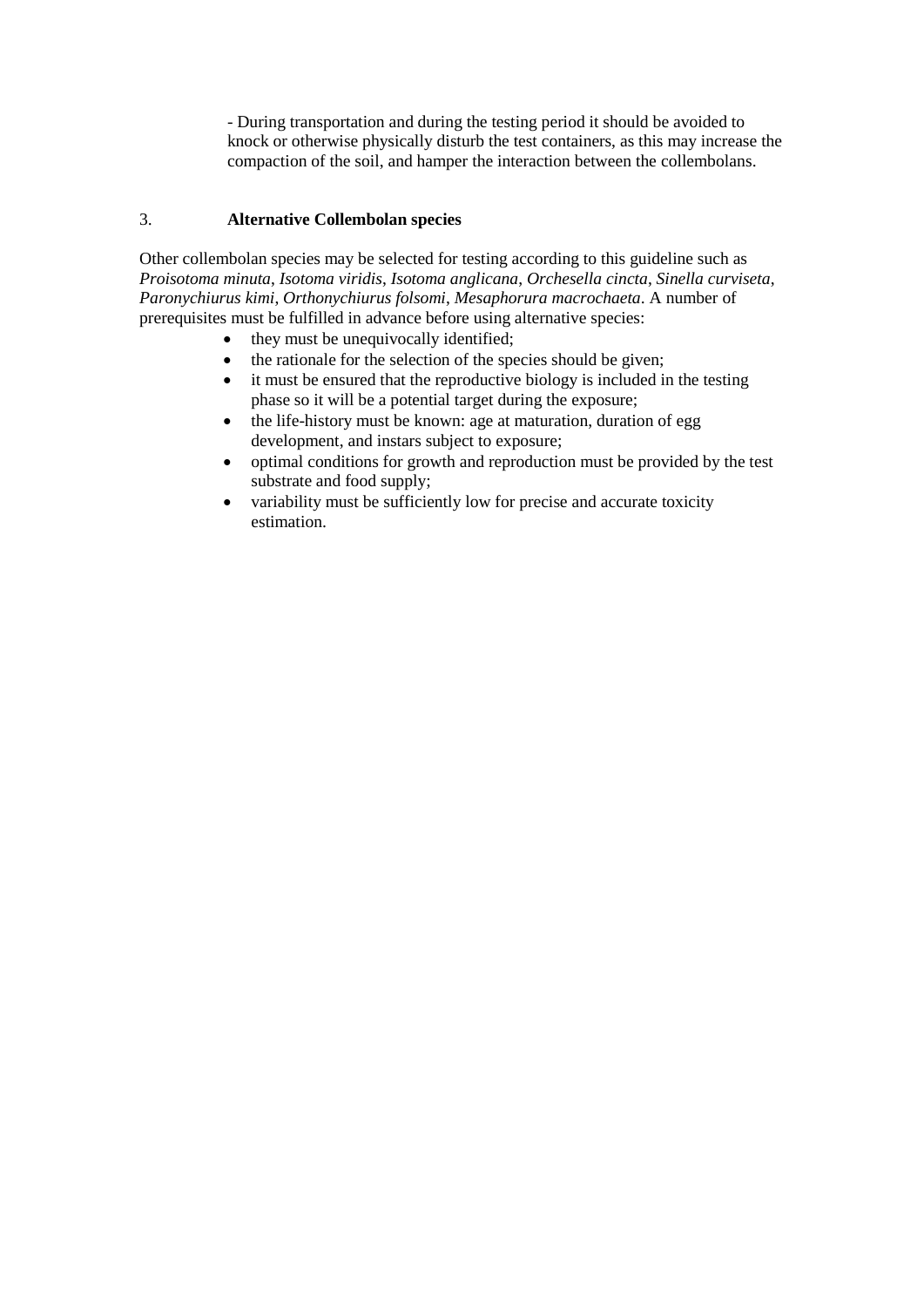## **EXTRACTION AND COUNTING OF ANIMALS**

1. Two methods of extraction can be performed.

1.a. First method: A controlled temperature gradient extractor based on principles by MacFayden can be used [1]. The heat coming from a heating element at the top of the extraction box (regulated through a thermistor placed on the surface of the soil sample). The temperature in the cooled liquid surrounding the collecting vessel is regulated through a thermistor situated at the surface of the collection box (placed below the soil core). The thermistors are connected to a programmable controlling unit which raises the temperature according to a pre-programmed schedule. Animals are collected in the cooled collecting box  $(2 \degree C)$  with a bottom layer of plaster of Paris/charcoal. Extraction is started at  $25^{\circ}$ C and the temperature is increased automatically every 12 h by 5 °C. After 12 h at 40 °C the extraction is finished.

1.b. Second method: After the experimental incubation period the number of juvenile Collembola present is assessed by flotation. This involves emptying the tube of soil into a 250 ml vessel and adding approx. 200 ml of distilled water. The soil is gently agitated with a fine paintbrush to allow Collembola to float to the water surface. A small amount, approx. 0.5 ml, of black Kentmere photographic dye may be added to the water to aid counting by increasing the contrast between the water and the white Collembola. The dye is not toxic to Collembola.

2. Counting: Counts of numbers may be carried out by eye or under a light microscope using a grid placed over the floatation vessel or by photographing the surface of each vessel and later counting the Collembola on enlarged prints or projected slides. Counts may also be performed using digital image processing techniques [12]. All techniques should be validated.